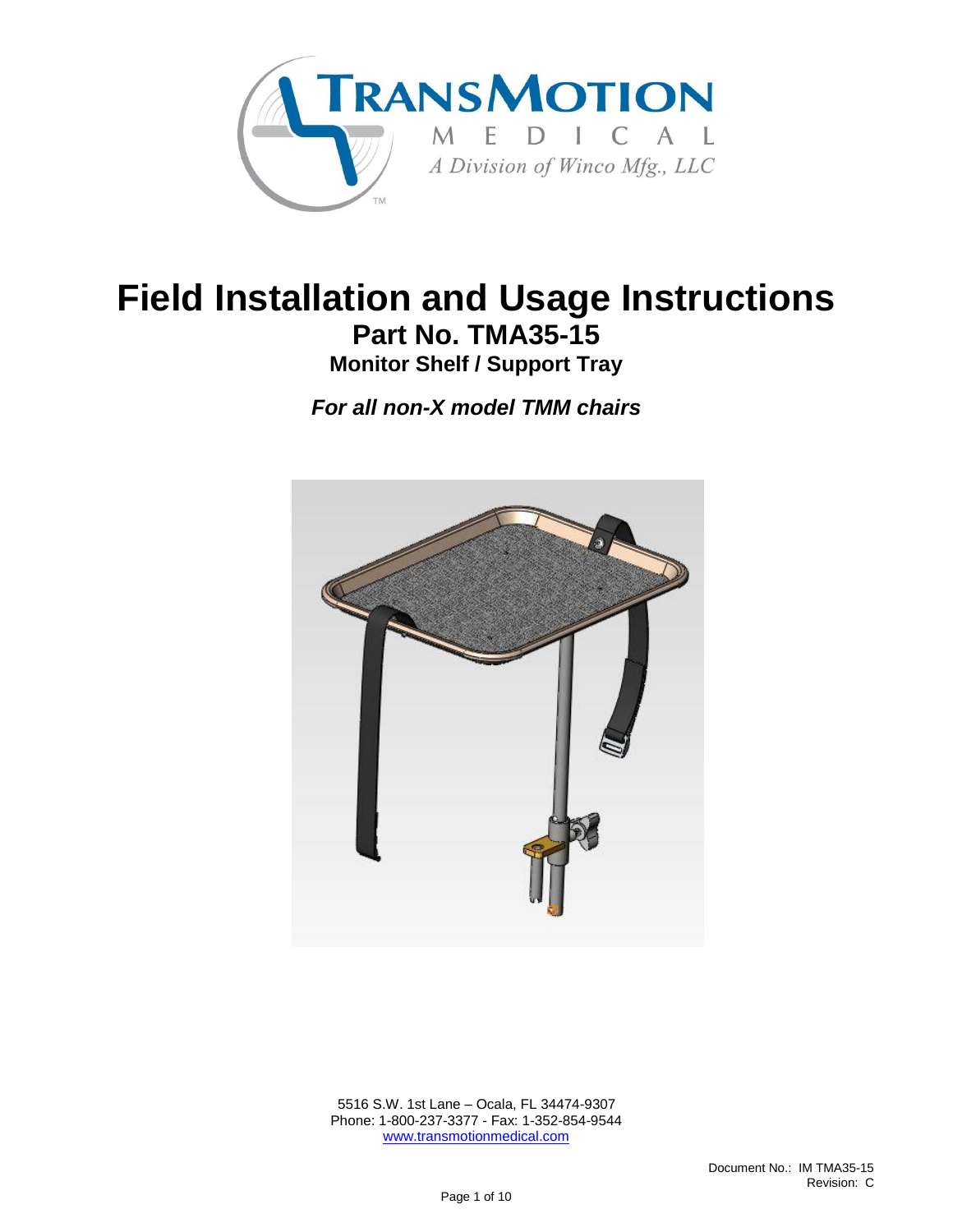# **TABLE OF CONTENTS**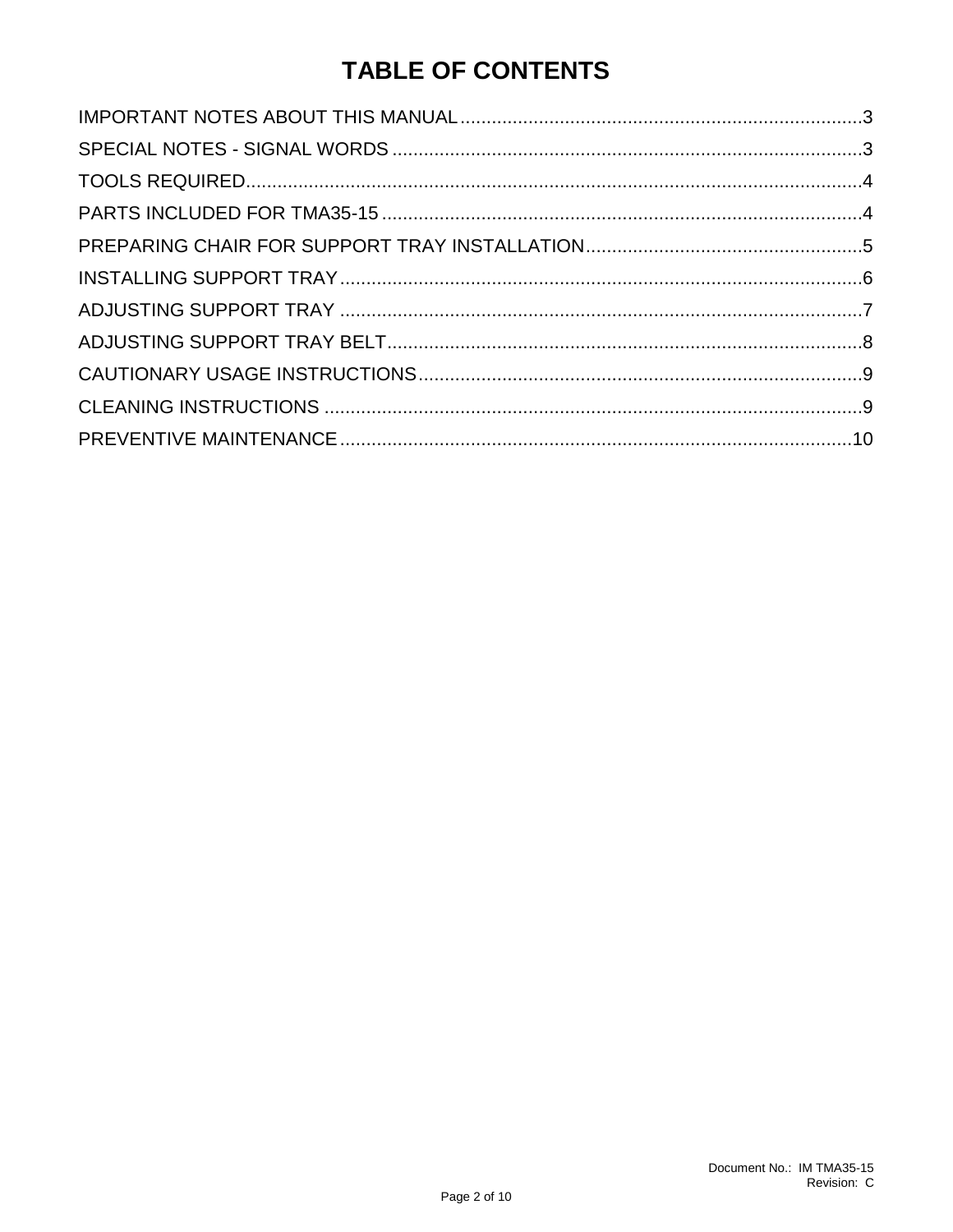### <span id="page-2-0"></span>**IMPORTANT NOTES ABOUT THIS MANUAL**

This Field Installation and Usage Instruction manual is intended to assist you with installation of your TransMotion Medical Product. Carefully read this manual before using the equipment or doing service / maintenance on it. If you are unable to understand the WARNINGS, CAUTIONS, and instructions, contact TransMotion Medical Customer Service before attempting to operate or service the equipment. Otherwise, personal injury or property damage may result.

To ensure safe operation of this device, it is essential that methods and procedures be established for educating and training staff on the safe and effective operation of the product.

TransMotion Medical reserves the right to change specifications without notice.

The information contained in this document is subject to change without notice.

Specifications listed are nominal, and operation may vary slightly from unit to unit due to tolerance variations.

Figures contained within this document may not depict exactly the model you have. This document may cover many closely related models.

### <span id="page-2-1"></span>**SPECIAL NOTES - SIGNAL WORDS**

Signal words are used in this manual and apply to hazards which could result in injury or property damage. The following is a definition of those signal words as used in this document:

#### **A DANGER**

Indicates an imminently hazardous situation which, if not avoided, will result in death or serious injury.

#### **AWARNING**

Indicates a potentially hazardous situation which, if not avoided, could result in death or serious injury.

#### **ACAUTION**

Indicates a potentially hazardous situation which, if not avoided, may result in minor or moderate injury. It may also be used to alert against unsafe practices or potential property damage hazards.

# **NOTICE**

Provides important information, makes special instructions clearer, or provides service personnel information to make maintenance easier.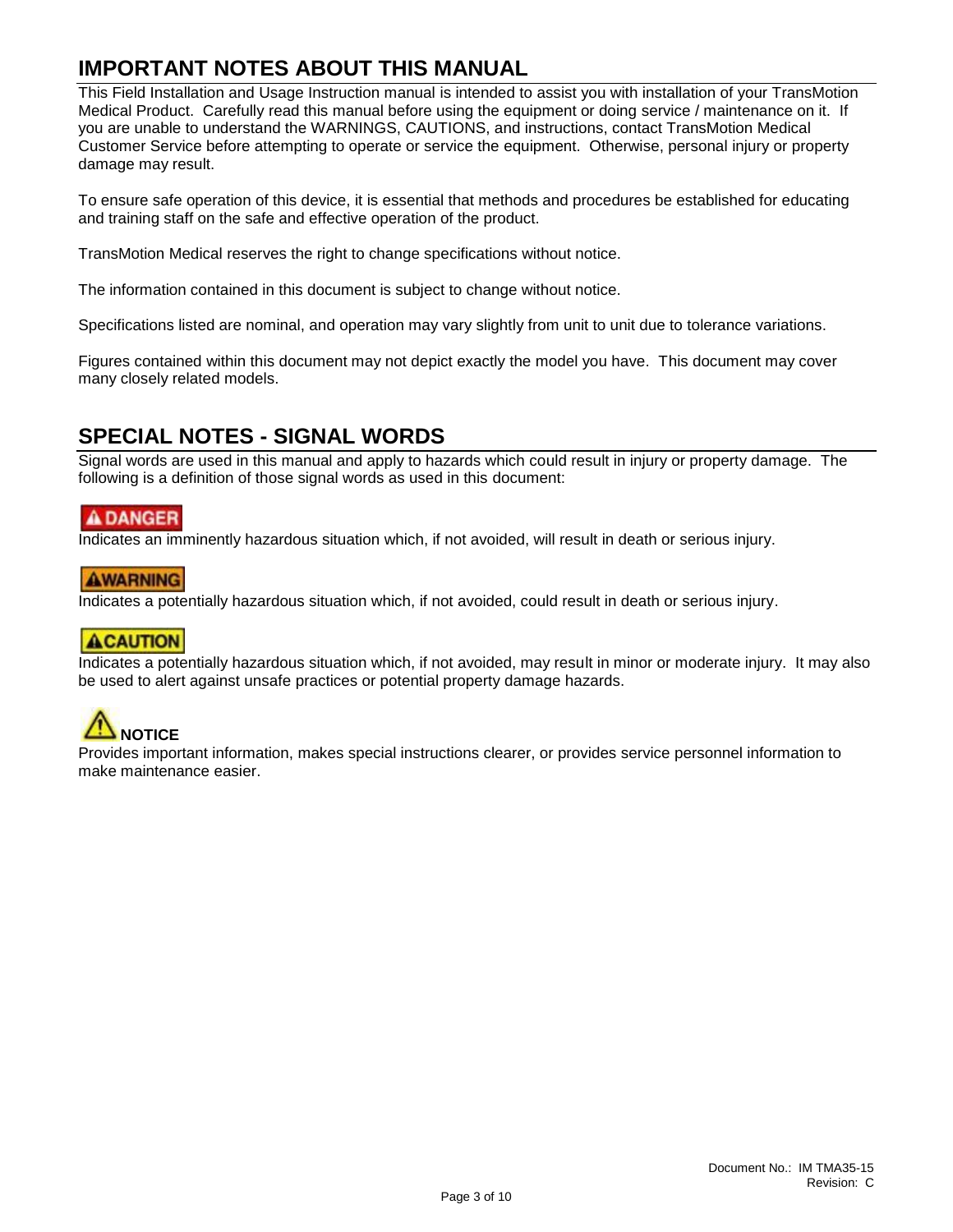# <span id="page-3-0"></span>**TOOLS REQUIRED**

Tools are not required to install Monitor Shelf / Support Tray.

# <span id="page-3-1"></span>**PARTS INCLUDED FOR TMA35-15**

Monitor Shelf / Support Tray is shipped as shown and does not require added assembly.

If any features seem damaged due to shipping, contact TMM Service Department toll-free at 1-800-237-3377.

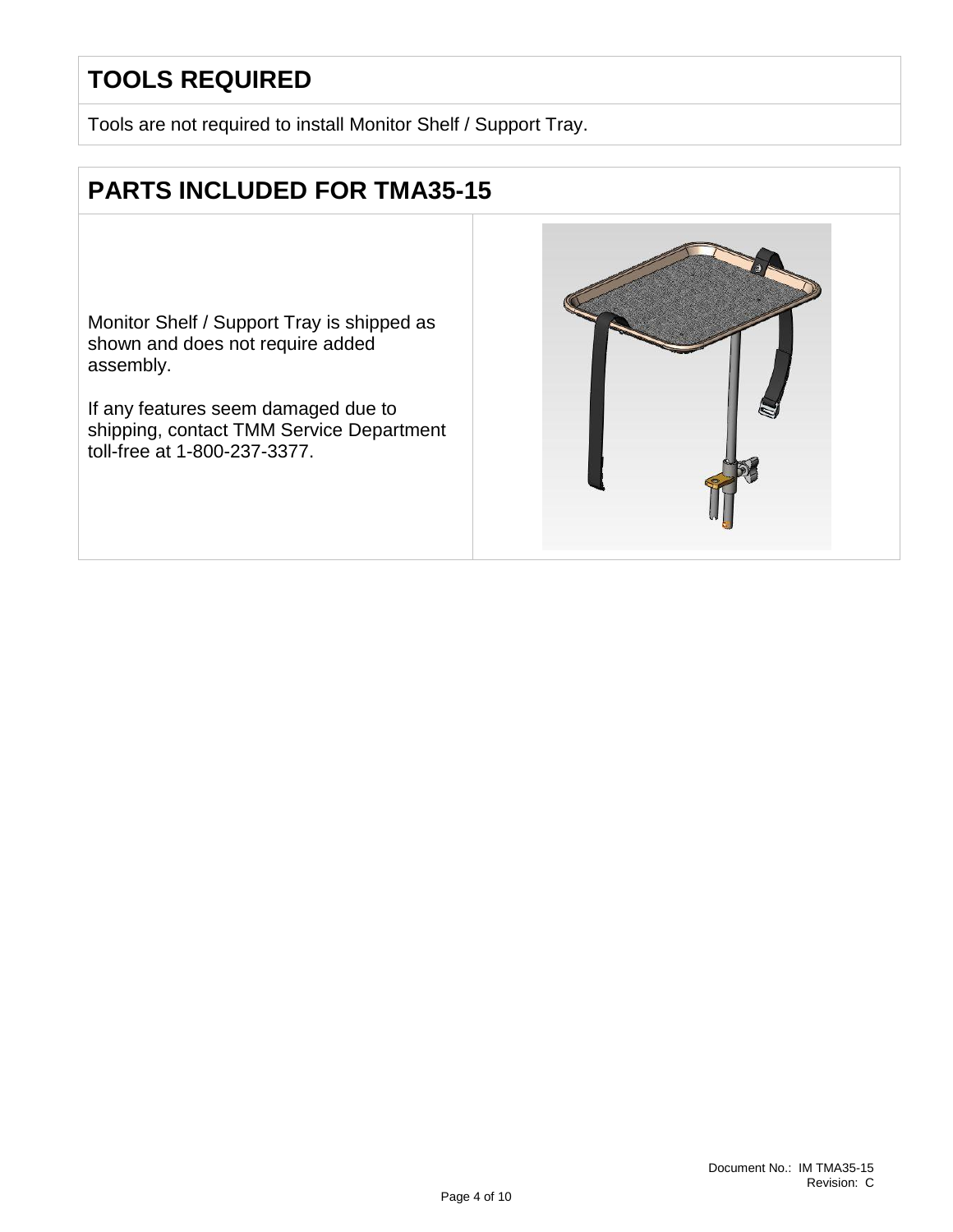### <span id="page-4-0"></span>**PREPARING CHAIR FOR SUPPORT TRAY INSTALLATION**

- 1) Configure chair into seated position with side rails in up position.
- 2) Locate mounting holes in frame of chair and make sure holes are clear of any obstructions or debris to ensure a secure fit.

 Support tray can be mounted on either left or right side of chair depending on application.

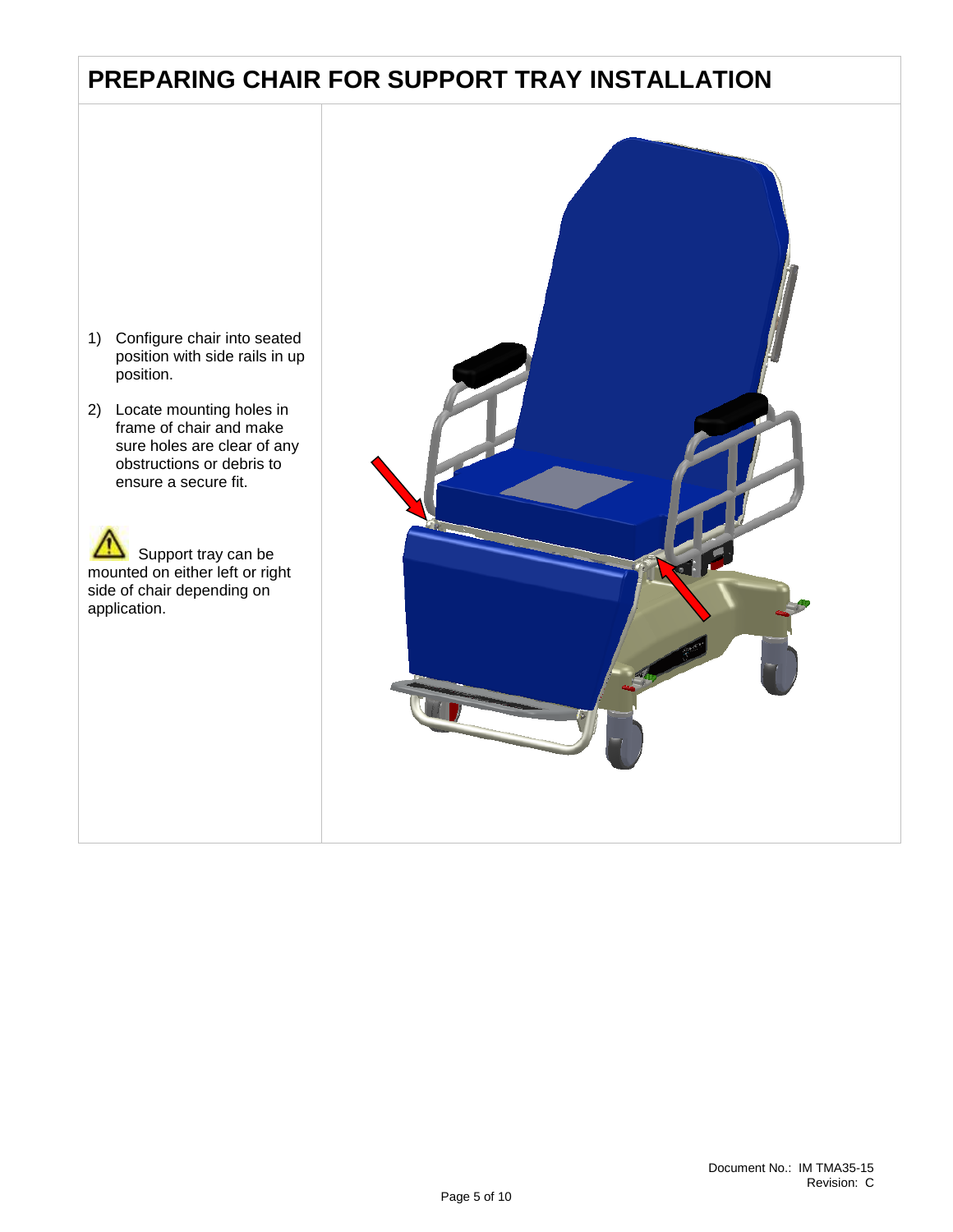### <span id="page-5-0"></span>**INSTALLING SUPPORT TRAY**

1) Insert notched rod into mounting hole in frame of chair. Note orientation on image to avoid interference with seat section and/or arm rail.



2) Be sure that notches in rod are contacting cross bar at bottom of mounting hole to ensure secure mounting and effective anti-rotational feature.

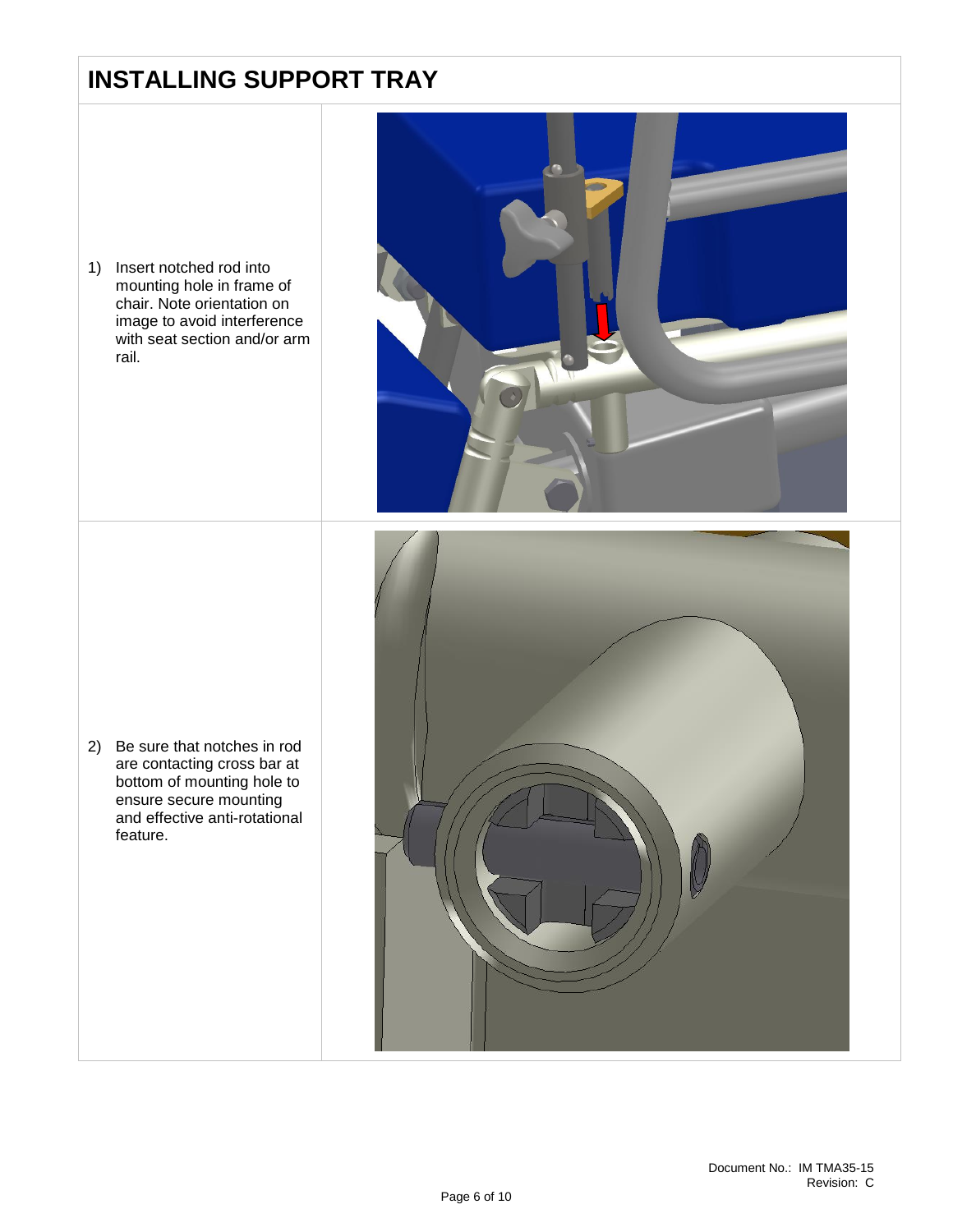<span id="page-6-0"></span>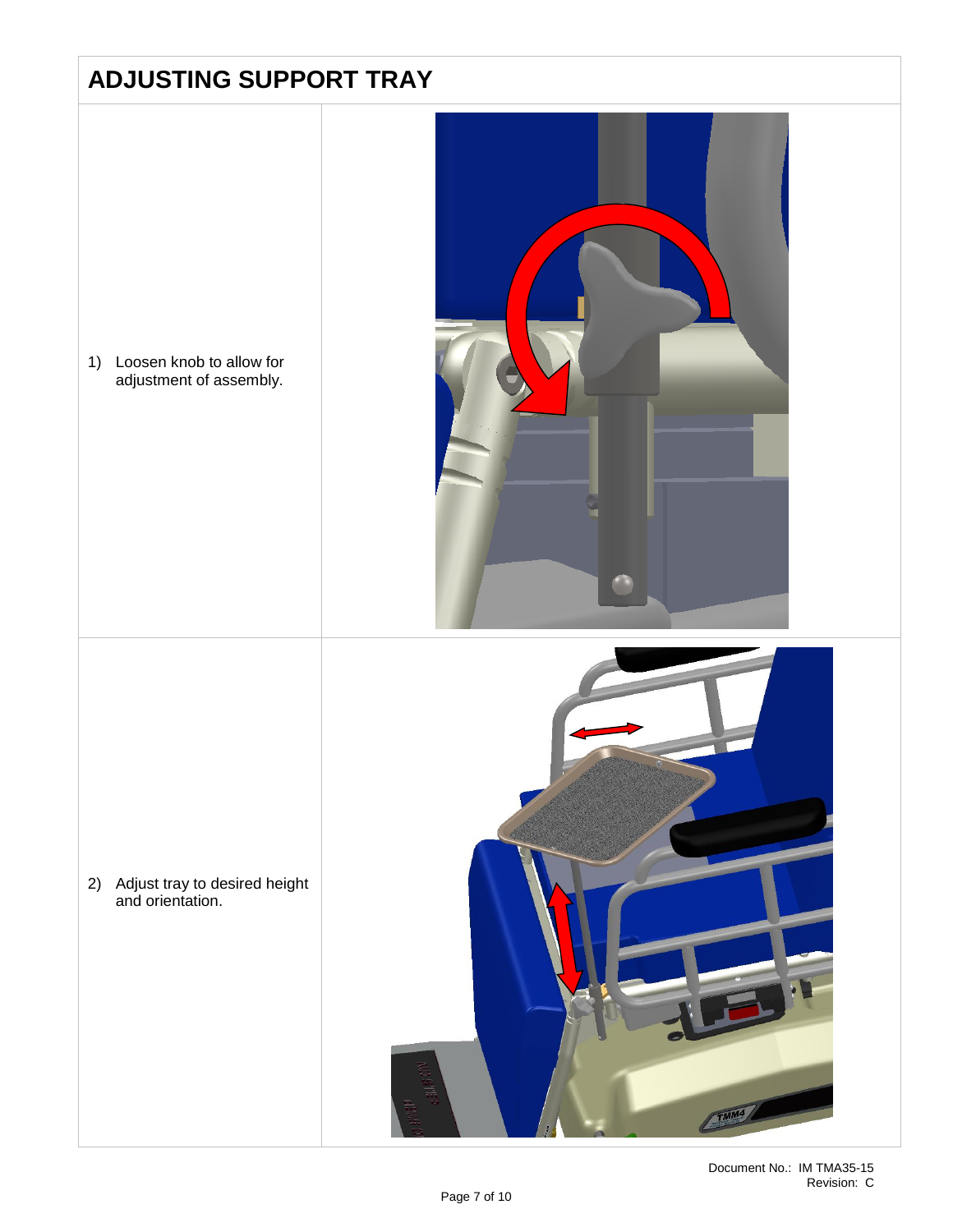



Failure to install correctly may cause damage to the accessory and/or chair.



# <span id="page-7-0"></span>**ADJUSTING SUPPORT TRAY BELT**

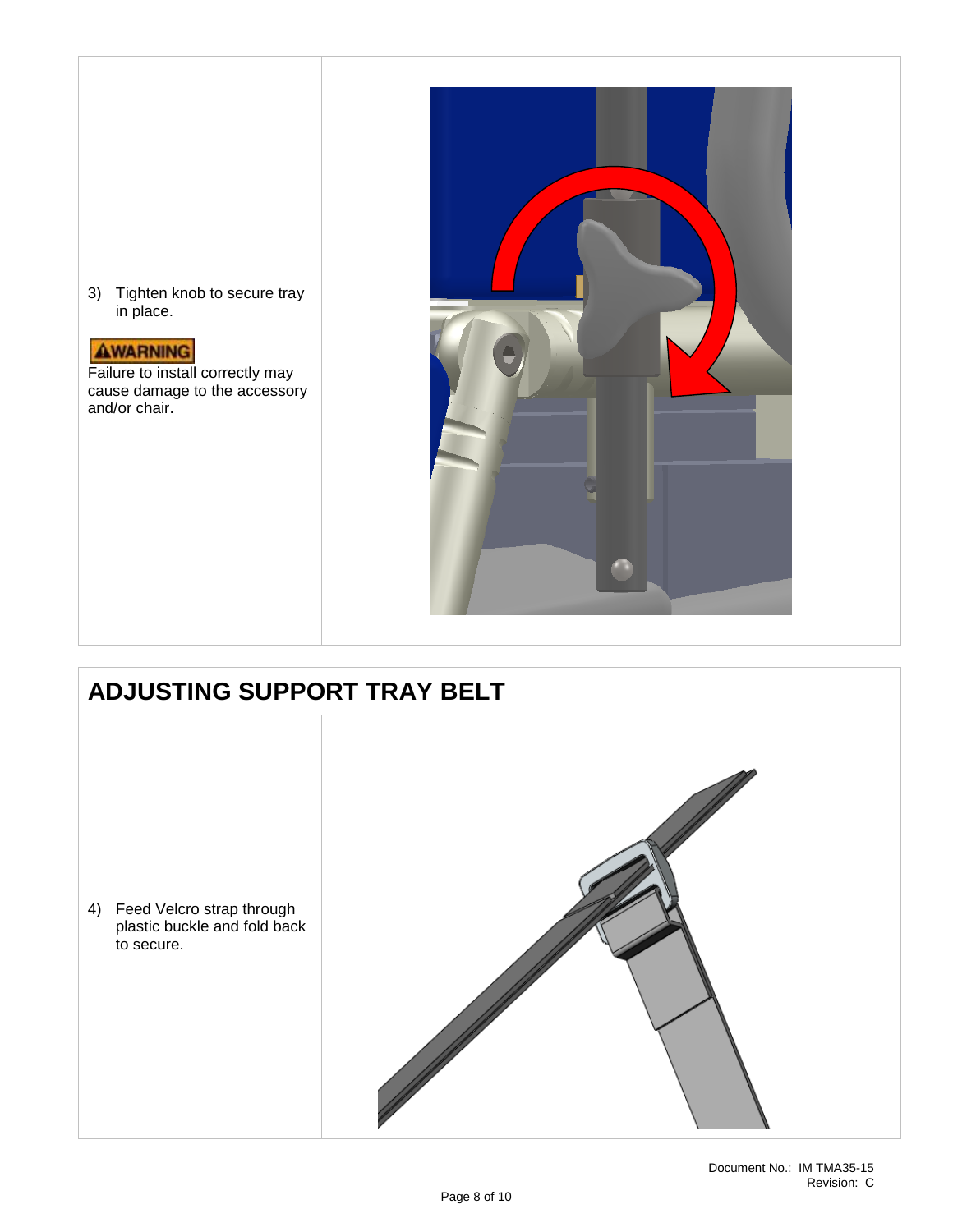### <span id="page-8-0"></span>**CAUTIONARY USAGE INSTRUCTIONS**

When using this accessory, please follow these cautionary usage instructions:

**ACAUTION** TO PREVENT PERSONAL INJURY TO MEDICAL PERSONNEL AND / OR PATIENT, ENSURE **SUPPORT TRAY IS PROPERLY INSTALLED AND SECURELY ENGAGED PRIOR TO TRANSPORTING PATIENT / CHAIR.**

# **CLEANING INSTRUCTIONS**

**ACAUTION** STEAM AND/OR PRESSURE CLEANING CHAIR WILL VOID WARRANTY

| <b>COMPONENT</b>                                 | <b>FREQUENCY</b>                                       | <b>PROCEDURE</b>                                | <b>CLEANING</b><br><b>AGENT</b>                              | <b>COMMENT</b>                                        |
|--------------------------------------------------|--------------------------------------------------------|-------------------------------------------------|--------------------------------------------------------------|-------------------------------------------------------|
| All Rails and Painted<br>Metal                   | As required/in<br>accordance with<br>facility policies | Wipe with damp<br>cloth and allow to<br>air dry | Facility approved<br>detergents,<br>disinfectants &<br>water | Check for chipped<br>paint/chrome                     |
| <b>Base Cover</b>                                | As required/in<br>accordance with<br>facility policies | Wipe with damp<br>cloth and allow to<br>air dry | Facility approved<br>detergents,<br>disinfectants &<br>water | Check for peeling or<br>missing labels                |
| Actuators and<br><b>Battery Pack</b>             | As required/in<br>accordance with<br>facility policies | Wipe with damp<br>cloth and allow to<br>air dry | Facility approved<br>detergents,<br>disinfectants &<br>water | Clean exterior<br>surfaces only with<br>minimal water |
| Pendants                                         | As required/in<br>accordance with<br>facility policies | Wipe with damp<br>cloth and allow to<br>air dry | Facility approved<br>detergents,<br>disinfectants &<br>water | Clean exterior<br>surfaces only with<br>minimal water |
| <b>All Other Surfaces</b>                        | As required/in<br>accordance with<br>facility policies | Wipe with damp<br>cloth and allow to<br>air dry | Facility approved<br>detergents,<br>disinfectants &<br>water | Check for damage                                      |
| <b>TransMotion</b><br><b>Medical Accessories</b> | As required/in<br>accordance with<br>facility policies | Wipe with damp<br>cloth and allow to<br>air dry | Facility approved<br>detergents,<br>disinfectants &<br>water | Check for damage                                      |
| 3rd Party<br>Accessories                         | As required/in<br>accordance with<br>facility policies |                                                 | Consult manual provided by accessory manufacturer.           |                                                       |

\* Use of Facility approved detergents and disinfectants must comply with the instructions provided by the manufacturer(s) of those products.